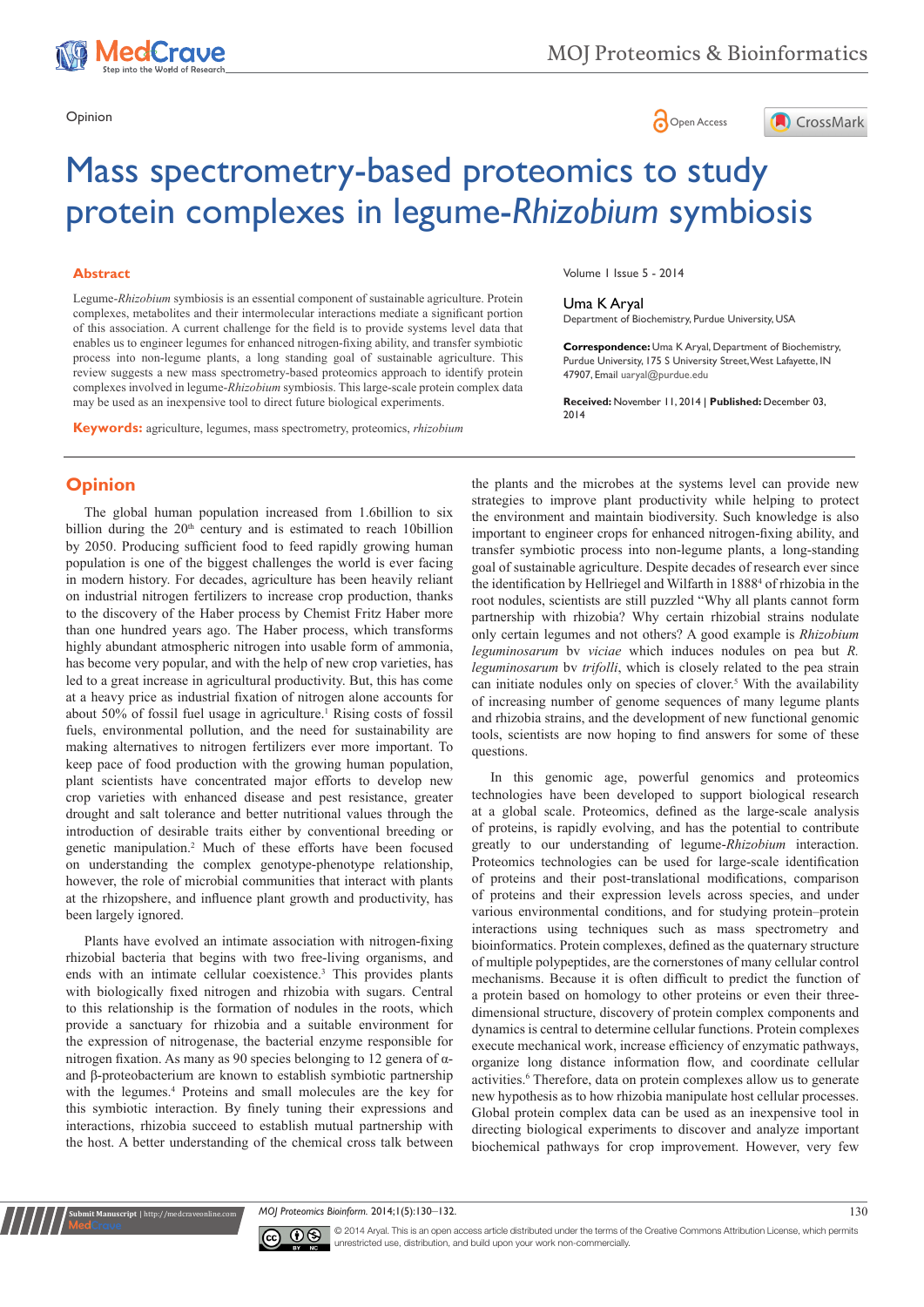studies so far have attempted symbiosis resolved changes in protein complex dynamics. This aspect of proteomic studies is perhaps the area of greatest promise in agriculture, and will add to our understanding of the biochemistry of proteins, processes and pathways related to plant-*Rhizobium* symbiosis.

Protein complexes are typically assembled through distinct binary interaction between interacting complex subunits. Binding of two proteins cannot yet be effectively gleaned from genome sequencing and bioinformatics analysis alone.<sup>7</sup> Different clever and effective techniques for large-scale detection of proteinprotein interactions have been developed. The yeast two hybrid system  $(Y2H)$ ,<sup>8,9</sup> and tandem affinity purification (TAP) and mass spectrometry  $(MS)^{10}$  are the most common and widely used methods for large-scale study of protein-protein interactions. Successful Y2H screens of soluble proteins have been conducted in the model plant Arabidopsis.<sup>11,12</sup> Y2H approach can detect only binary interactions, so fails to detect multi-subunit protein assemblies. TAP method employs trans-gene expression technology to introduce affinity tags that allow biochemical isolation of all proteins in a complex via a single uniform affinity purification strategies followed by mass spectrometry (MS) to identify co-purifying proteins.<sup>13</sup> Although TAP method has been applied successfully to many large-scale studies, and have contributed substantially to our understanding of cellular protein networks and complexes, a disadvantage of TAP is that each protein must be analyzed individually, requiring thousands of transgenic lines and thousands of parallel purifications and MS analyses for full proteome coverage. Also, it is critical to express the tagged proteins at endogenous levels and ensure that the tag does not disrupt the function of the fusion protein, which is technically challenging in many organisms.14 Affinity purification coupled with MS is not possible in most crop plants because it is not feasible to generate the enormous number of high quality transgenic lines would be needed. This method is also not suitable to study protein post-translational modifications such as phosphorylation, N-terminal and lysine acetylation and N-glycosylation as affinity tagging and purification interferes with enrichment of modified peptides and proteins.

An alternative approach to protein complex analysis is to capitalize on the parallel protein detection and quantification capability of MS to analyze endogenous protein complexes.15 In plants, the potential benefits of label-free MS protein quantification have been discussed,<sup>16</sup> and these methods have been used to analyze the size and putative composition of endogenous protein complexes in the chloroplast stroma that were separated by native gel electrophoresis $17$  and size exclusion chromatography (SEC).<sup>18</sup> This powerful approach requires only an accurate genome sequence and retains useful information on subcellular localization. Similar strategies are being developed in cultured human cells, in which MS-based abundance profiling of native complexes has been coupled with different types of column chromatography and bioinformatics analyses to make predictions about protein complex composition.<sup>19,20</sup> However, the extent to which LC-MS-based profiling methods can be used to experimentally determine protein complex composition and dynamics related to legume-*Rhizobium* symbiosis is not known. Applying this technique to beneficial plant-microbe interactions may provide us with knowledge necessary to increase crop production and reduce stress on the environment and biodiversity.

Symbiotic interactions between the rhizobia and the plant are highly host specific, and many other plants-microbes associations also show similar degrees of specificity. For example, different plant species, and even different cultivars of the same plant species, establish distinct microbial populations in therhizospheres when grown in the same soil.<sup>21</sup> The formation of these communities depends, at least in part, on chemical signals secreted from the plant. An example is the induction of nodulation genes in rhizobia, which are triggered by the secretion of particular flavonoids by the plant.<sup>22</sup> Plants also respond to bacterial signals, and it is likely that this type of chemical cross talk is typical of many other plant-microbe interactions. For example, phenolic compounds exuded from plant wounds induce expression of virulence genes in pathogenic *Agrobacterium* spp.23 Specific molecules secreted by plants, for example flavonoids, are used by *Rhizobium* as a positive signal for nodule formation.<sup>3</sup> It is suggested for along time that cytokinin could induce nodule formation. In many instances small molecules might associate with protein complexes and regulate their assembly. However, there is only scant knowledge about secretion of signaling small molecules and their interactions with proteins to regulate plant-*Rhizobium* symbiosis. Advances in chromatography, quantitative MS and computational approaches now provide opportunities for global discovery of protein complexes, metabolites and their interactions, that can be used to describe general principles of plant-microbe communication that define or distinguish symbiotic interactions from pathogenic interactions.

## **Conclusion**

The biological cooperation between plants and rhizobia has been an important puzzle in evolutionary biology. Rhizobia have evolved not only to detect flavonoids, but also show physiological adaptation to low oxygen environment of the nodule, and manipulate host respiration. Global analysis of protein complexes using mass spectrometry will not only identify novel protein complexes that are directly related to invasion of and function within the host, but also proteins that affect basic plant metabolism. This data will generate new hypotheses, and provide interesting candidates for functional and phenotypic studies. One direct application of this type of studies is to identify protein complexes involved in a specific metabolic pathway, e.g. respiration; that might be related to host infection and nodule development. The bigger question is what these complexes do, and how are they regulated? Answering these questions is a long-term research goal and will provide necessary information to engineer plant traits for enhanced nitrogen fixation in legumes and transfer this trait into non-legume plants. Proteomic study of legume-*Rhizobium* symbiosis should also help us get further insights in many aspect of bacterial evolution and maintenance by natural selection.

## **Acknowledgements**

None.

# **Conflict of interest**

The author declares no conflict of interest.

#### **References**

- 1. [Oldroyd GED. Nodules and hormones.](http://www.sciencemag.org/content/315/5808/52) *Science*. 2007;315:52–53.
- 2. [Morrissey JP, Dow JM, Mark GL, et al. Are microbes at the root of a](http://www.ncbi.nlm.nih.gov/pmc/articles/PMC1299160/)  [solution to world food production?](http://www.ncbi.nlm.nih.gov/pmc/articles/PMC1299160/) *EMBO Rep*. 2004;5(10):922–926.
- 3. [Long SR. Genes and signals in the](http://www.ncbi.nlm.nih.gov/pmc/articles/PMC1539328/) *Rhizobium*–legume symbiosis. *Plant Physiol*[. 2001;125\(1\):69–72.](http://www.ncbi.nlm.nih.gov/pmc/articles/PMC1539328/)
- 4. [Bovin CM, Giraud E, Perret X, et al. Establishing nitrogen–fixing](http://www.ncbi.nlm.nih.gov/pubmed/19766492)  [symbiosis with legumes: how many](http://www.ncbi.nlm.nih.gov/pubmed/19766492) *Rhizobium* recipes? *Trends Microbiol*[. 2009;17\(10\):458–466.](http://www.ncbi.nlm.nih.gov/pubmed/19766492)